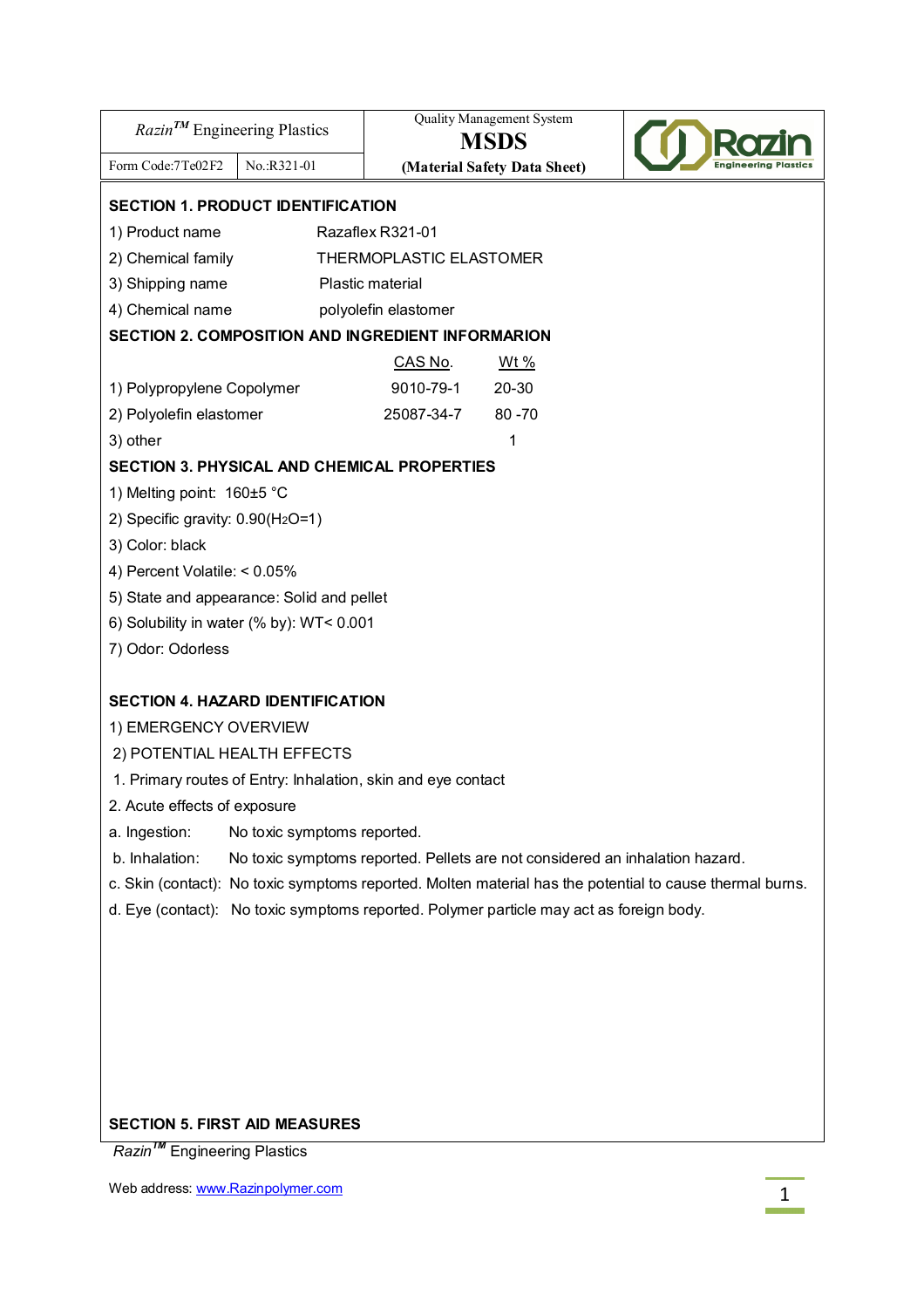| $Razin^{TM}$ Engineering Plastics |               | <b>Ouality Management System</b><br><b>MSDS</b> | <b>IRazin</b>               |
|-----------------------------------|---------------|-------------------------------------------------|-----------------------------|
| Form Code: 7Te02F2                | $No: R321-01$ | (Material Safety Data Sheet)                    | <b>Engineering Plastics</b> |

1) Ingestion: If significant quantity has been swallowed, give glass of water and induce vomiting. Seek medical attention.

2) Inhalation: Remove to fresh air. Seek medical attention if symptoms persist.

3) Skin (contact): If molten polymer contacts skin. Cool rapidly with cold water. Seek medical attention.

4) Eye (contact): Flush with plenty of water. Seek medical attention if symptoms persist.

## **SECTION 6. FIRE FIGHTING MEASURES**

1) Flash point (method used): No data available

2) Flammable limits in air % by volume: No data available

3) Extinguishing media: Dry chemical, CO2, foam or water spray

4) Special fire-fighting procedures: Water and/ or dry chemical should not be used on Machinery. Self-

contained breathing apparatus and personal protective equipment may be needed for large fires.

5) Unusual fire and explosion hazards: None known

## **SECTION 7. ACCIDENTAL RELEASE MEASURES**

1) Land Spill: Pellets are slippery. Scoop up material and put into suitable container for disposal as a non hazardous waste.

2) Water Spill: This material will sink and is non-hazardous in water.

3) Accidental or Unplanned Releases: Clean area with vacuum or put into suitable container for disposal as a non hazardous waste.

## **SECTION 8. HANDLING AND STORAGE**

1) Handling: Wear long sleeves and gloves. Keep bags always closed and avoid pellets/bags from getting wet.

2) Storage: Keep bags in a well-ventilated place. Keep bags always closed and avoid pellets/bags from getting wet.

## **SECTION 9. EXPOSURE CONTROLS AND PERSONAL PROTECTION**

1) EXPOSURE CONTROLS

## 2) PERSONAL PROTECTION

a. Ventilation Local exhaust mechanical: Recommended when appropriate to control employee exposure may not be adequate as the sole means to control employee exposure.

b. Respiratory protection: Approved respirators recommended when handling hot material.

c. Protective gloves: Recommend during melt processing.

d. Eye protection: Safety glasses recommended.

## **SECTION 10. STABILITY AND REACTIVITY**

1) Stability : Chemically stable

*RazinTM* Engineering Plastics